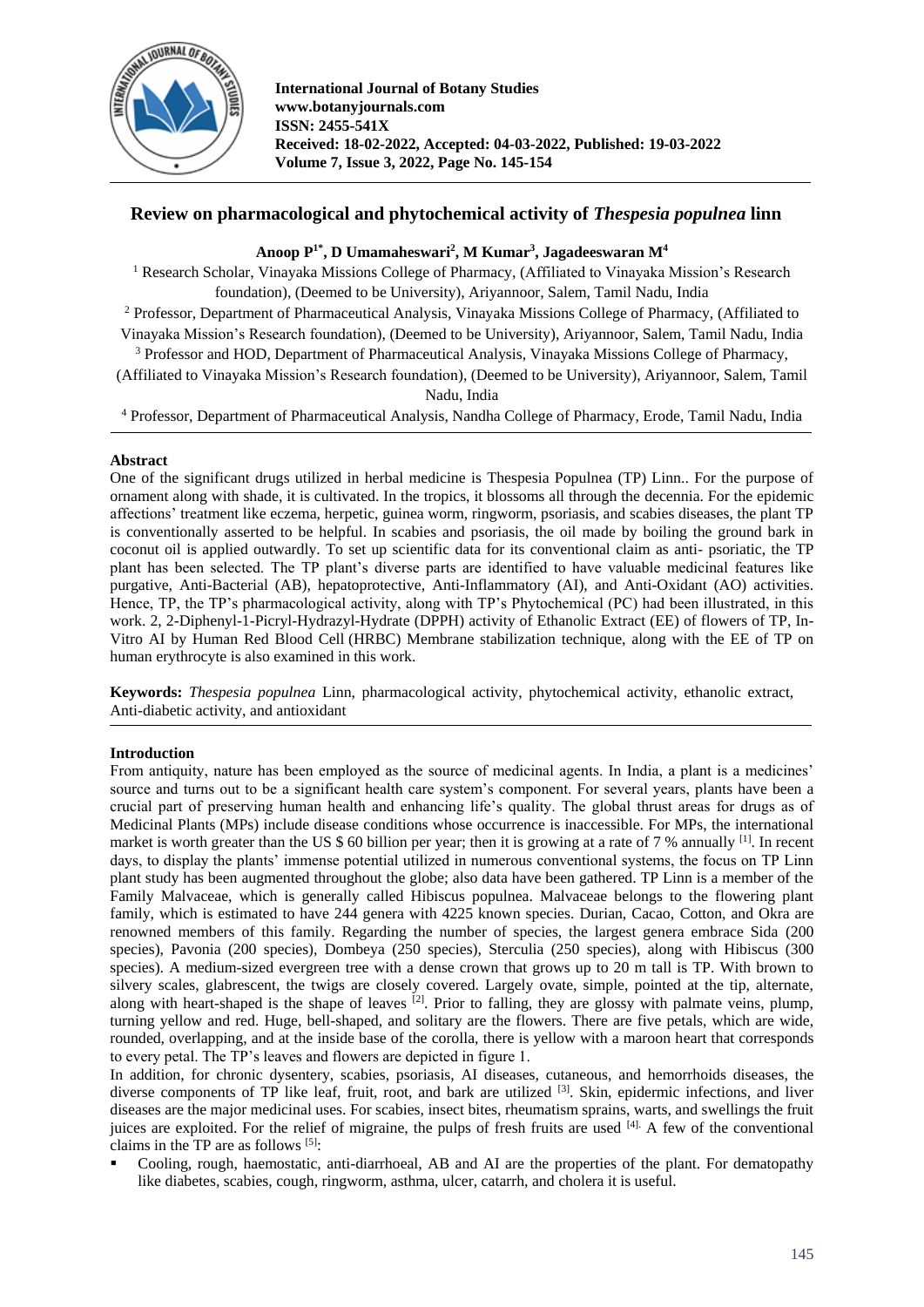- For piles, dysentery, haemorrhoids, and diabetes it is useful. The itching, ulcers, scabies, other skin diseases, along with urinary disorders are cured by it. The bark is utilized as a substitute, which is rough inside. To treat scabies along with other skin diseases, the fruits together with leaves are applied on the exterior.
- In treating particular diseases, the juice of fruits is exploited. A principal in the fruit acts actively against Gram-Positive Bacteria (GPB) and Gram-Negative Bacteria (GNB), which is utilized for curing intestinal diseases.
- Gossypol<sup>[6]</sup>, 7 Hydroxy-2,3,5,6-tetrahydro-3,6,9-Trimethylnaphto [1,8-B, C] Pyran-4,8-Dione, Kaempferol, Quercetin, Kaempferol 3-glucoside, Quercetin 3-glucoside, Rutin, Nonacosane, Lupenone, Myricyl alcohol, Lupeol, β-sitosterol and β-sitosterol-β-D-glucoside, 5, 8-dihydroxy-7-methoxy flavone, 7-1ydroxyisoflavone and Thespone, Mansonones D E and F Populneol, Thespesin<sup>[7]</sup> are the several chemical constituents separated from TP.

In the department of chemistry together with pharmaceutical sciences, the TP has turned out to be highly demanding and propitious. Only a few experts examined the TP profoundly, even though several experts examined TP. Hence, TP, the TP's pharmacological activity, along with the PC of the TP are surveyed in this research.



**Fig 1:** Leaves and flower of TP

## **Literature Review**

A small evergreen tree or shrub that can reach a height of 18 m is the TP. It has dense growth, thick, and light to dark-gray fissured bark. In coastal woodlands throughout the Caribbean and somewhere in America, the Portia tree has been introduced and has become naturalized. Hence, in this work, the TP is illustrated in section 2.1; the TP's pharmacological activity is expounded in section 2.2; the PC activity of TP is exhibited in section 2.3; the outcomes and discussion are illustrated in section 3.

## **2.1. Thespesia Populnea**

TP is acclimatized for sea dispersal along with growth in island environments, which are native to the old world tropics. Before the Austronesian expansion, no leftovers of TP have been recovered as of Polynesia, although the plant seeds can remain for months on sea currents. In a range of soil kinds found in coastal surroundings like the soils derived from basalt, limestone, quartz (sand), the Portia tree is capable to thrive.

M. Kathirselvam, *et al*. [8] illustrated the cellulose assessment in bark fibers of TP. In natural fibers, cellulose was the chief element and with the plant's growth, its proportion considerably varied. The XRD result predicted a crystallinity index of 44-49% with an average crystalline size of 29.625Å. The fiber failed mainly by brittle fracture, under the tensile load; then, its tensile strength lay betwixt 559 MPa and 329 MPa with an average elongation betwixt 2.9% and 1.7%. The bark of TP is depicted in figure 2.



**Fig 2:** Bark of TP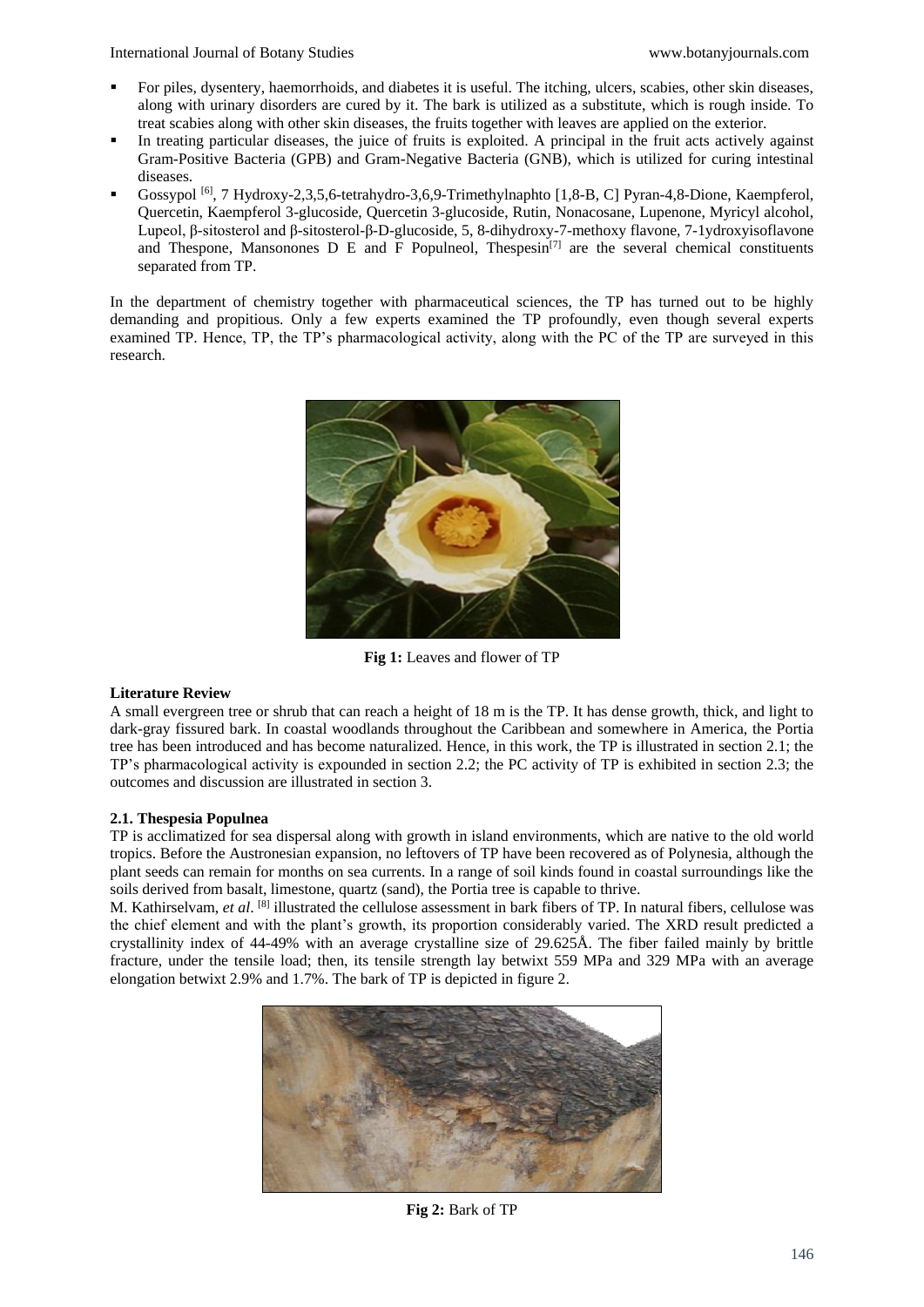#### International Journal of Botany Studies [www.botanyjournals.com](http://www.botanyjournals.com/)

A. Kumaravel, et al. [9] illustrated the cellulose fibers' characterization in TP barks. In selective applications, natural fibers were rising as the best alternatives meant for synthetic materials. The removal of non-cellulosic compounds was authenticated by Fourier transform infrared spectra. Then, on optimally treated fibers, the X-ray diffraction studies exhibited 13.6% of growth in the cellulose crystal's size. In large quantity, every plant and tree was packed with cellulose; however, they were not exploited in the best manner.

## **Pharmacological activity of** *Thespesia populnea*

By analyzing its microscopical characters with the major focus on its leaf, the plant TP was pharmacognostically recognized. The existence of epidermis, vascular glandular trichomes that are peltate type, cleared leaf displaying vein-islet, mucilage masses, and vein termination all are exhibited by the leaf's TP [10]. The TP plants' common parts utilized for pharmacological activity are illustrated in table 1.

| <b>Part of the Plant Used</b> | <b>Activity Done</b>              |  |
|-------------------------------|-----------------------------------|--|
|                               | Dyeing property                   |  |
|                               | Anti-diarrheal                    |  |
|                               | Anti-microbial                    |  |
|                               | Anti-Diabetic (AD)                |  |
| Bark                          | Anti-bacterial and Cytotoxic      |  |
|                               | Memory enhancing effect           |  |
|                               | Anti-oxidant                      |  |
|                               | Wound Healing (WH) activity       |  |
|                               | Anti-nociceptive                  |  |
|                               | Anti-diabetic                     |  |
|                               | Hypo-glycemic                     |  |
| Leaf                          | Anti-ulcer                        |  |
|                               | Anti-bacterial                    |  |
|                               | Anti-hepatotoxic                  |  |
|                               | Alpha-amylase inhibitory activity |  |
|                               | Anti-bacterial                    |  |
| Flower                        | Synergistic activity              |  |
|                               | Anti-steroidogenic activity       |  |
|                               | Anti-diabetic                     |  |
| Seed                          | Anti-hyperglycemic                |  |
| <b>Arial Parts</b>            | Anti-oxidant                      |  |
|                               | Anti-inflammatory                 |  |

**Table 1**: Common parts of the TP plant used for pharmacological activity

The activities entailed in the TP's pharmacological behavior are Anti-hepatoprotective activity, Antisteroidogenic activity, WH activity, AO activity, Anti-implantation activity, AD activity, AD Activity, Anti-Ulcer (AU) activity, and Immunomodulatory (IM) Activity.

#### **a. Anti-hepatoprotective activity**

In the metabolism, storage, secretion, and endogenous and exogenous substances' detoxification, Antihepatoprotective activity in the liver serves an indispensable role. TP's ethanol extract fraction administered orally to diverse collections of rats was appraised utilizing the Carbon tetrachloride (CCl4) model of liver injury exhibited important activity.

R.ilavarasan, et al.<sup>[11]</sup> expounded the TP bark extracts' anti-hepatoprotective activity against CCl<sub>4</sub> induced liver toxicity in rats. Using water and methanol, TP bark was extracted. To produce the respective Methanol Extract (MET) along with the Aqueous Extract (AET), the extracts were vacuum dried. The biochemical observations' outcomes were supplemented by rat liver sections' histopathological examination. When analogized to AET, MET was discovered to display greater hepatoprotection. The mortality was not caused by the extracts; then, in the CCl4 group, the total protein was reduced.

## **b. Anti-steroidogenic activity**

The TP's diverse extract is displayed in albino mice along with it are noticed that the uterus' weight along with ovaries is decreased considerably. In the ovaries, the cholesterol together with ascorbic acid content is considerably increased.

G. Chandru, et al.[12] presented the TP's anti-steroidogenic effect in female mice. An anti-steroidogenic effect had been noticed in the TP Corr. floral extract. A considerable augment in the uterus' wet weight in OVX + EDP group 6;  $Ovx + EDP + Extract$  mice group 7 had been perceived as of the investigation. Owing to exogenous, there was a considerable augment in the uterine cholesterol content together with serum estrogen level in  $O(X +$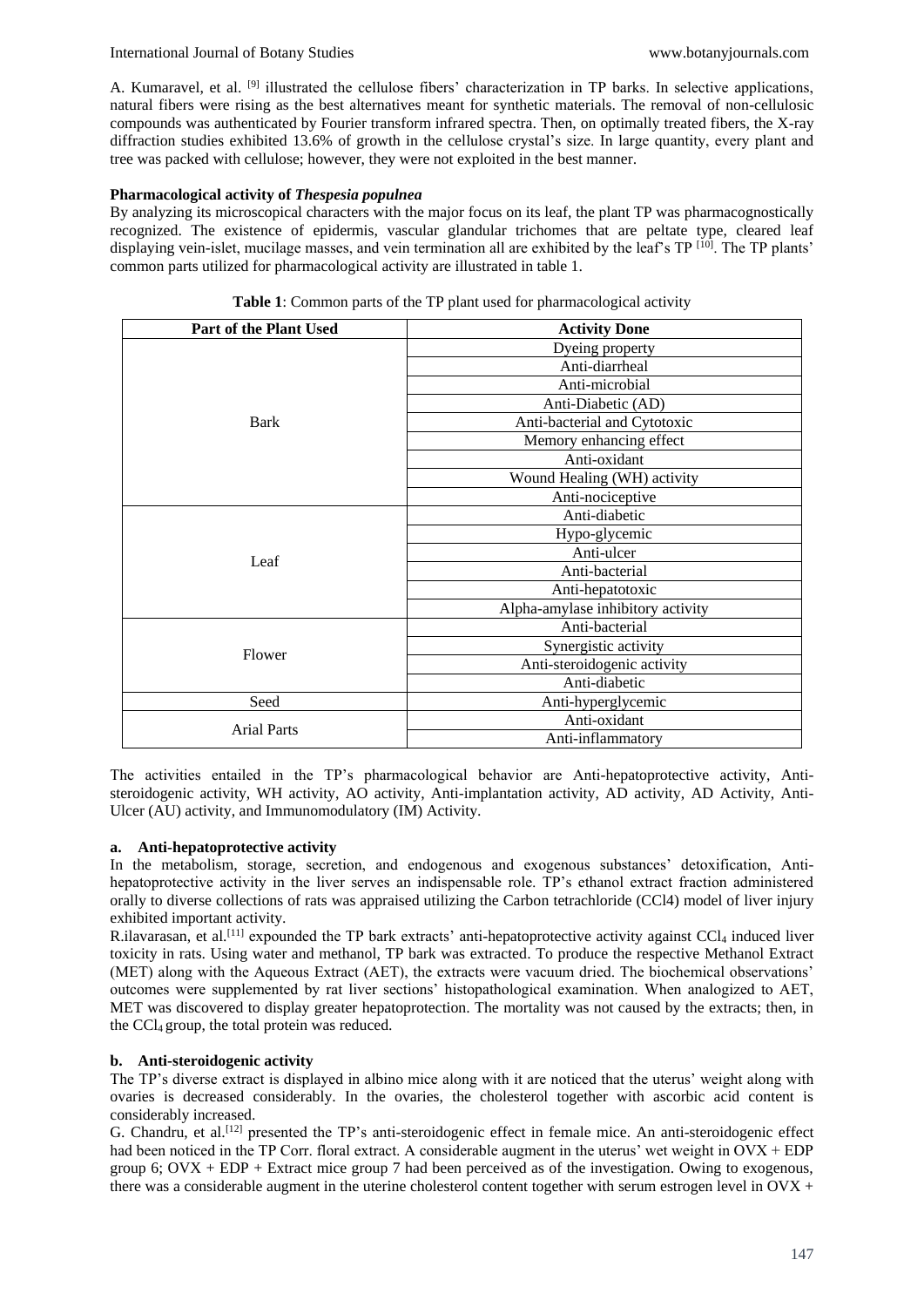EDP and OVX + EDP +Extract treated mice; however, this could be on account of the extract, as there was no considerable dissimilarity betwixt OVX+EDP and OVX+EDP + Extract.

#### **c. Wound healing activity**

The process of repair that pursues injury to the skin along with other soft tissues is called WH. In the Excision Wound (EW) together with incision wound models in rats, the AET of TP fruit at 200 mg/kg of dose level exhibited important activity.

H. Shivakumar, et al. <sup>[13]</sup> expounded on the leaves' WH activity of TP. In the EW along with incision wound models in albino rats of either sex under light ether anesthesia, the extracts were screened for WH properties. The outcomes exhibited that, in EW along with incision wound models, the AET of TP leaves has more important WH properties than the Petroleum Ether (PE) and alcoholic extracts

T. Shekshavali, et al. [14] analyzed the antimicrobial of WH activity of TP. By the diffusion technique against '4' bacteria and '2' fungi, the plant's bark was illustrated. When analogized to the MET and AET, the outcomes exhibited that the PE extract possessed substantial anti-microbial activity against the experimented bacterial along with fungal organisms. However, to optimize the perceived activities, there was a requirement to follow the active principles' characterization.

## **d. Anti-oxidant activity**

The lipids and proteins' inhibition by restraining oxidative chain reactions is called AO activity. At 500 mg/kg dose level, the TP bark's AET and METs exhibited that considerable AO activity was analyzed in rats. When induced liver injury with CCl4: olive oil (1:1), the extracts displayed substantial activity, which showed augmented levels of superoxide dismutase, glutathione peroxidize glutathione S-transferees, glutathione reductase, along with catalyze together with lipid peroxidation's decreased level.

Sheetal Anandjiwala, et al. <sup>[15]</sup> illustrated the stem bark's AO activity of TP. In '4' vitro/ ex vivo models, TP stem bark's AO activity was discussed. The presence of a higher amount of flavonoids, tannins, along with phenolics is displayed during the initial PC screening. Following quantification by the Folin Ciocalteau technique exhibited the occurrence of a greater amount of total phenolics. Regarding a reduction in Malondialdehyde (MDA) formation by the sample extract, the outcomes were portrayed.

## **e. Anti-implantation activity**

In female albino rats, it is the consecutive extracts of PE and Ethyl Acetate (EA) along with following Crude Alcoholic Extract (CAE) of TP's seeds. In rats of normal oestrus cycle subsequent to overnight cohabitation with males of confirmed fertility, the active principles' Graded doses and the CAE (in 1%gum acacia suspension) is examined intended for probable anti-implantation activity.

Priya, et al. <sup>[16]</sup> expounded the TP's (l.) anti-implantation activity in wistar albino rats. For probable antiimplantation activity in proestrus cycle's albino female rats subsequent to overnight cohabitation with males of confirmed fertility, the extracts had experimented with. In the uterus, the TP bark extract's short-term treatment decreased the number of implantation sites that were exhibited in the outcomes. Owing to their anti-implantation, anti-zygotic, blastocytotoxic, or by early unusual effect 7 of plant extracts, the implantation's loss might occur.

## **f. Anti-diabetic activity**

For blood sugar, the EE of the plant TP bark along with leaf were assessed, against the Streptozotocin (STZ)– induced diabetic rats along with analogized to normal drug glibenclamide.

R. Parthasarathy, et al  $[17]$ . illustrated the AD activity of TP bark along with Leaf Extract (LE) against STZinduced diabetic rats. For the impact on the blood sugar, the EE of The Plant Bark Extract (TPBE) and The Plant LE (TPLE) were analyzed, against the STZ-induced diabetic rats. The outcomes exhibited that both the EE had an AD impact against STZ induced diabetic rats; then it as well displayed the probable mechanism because of inhibition of free radical's generation. EE of TP bark along with leaf didn't generate lethality.

Gowtham R, et al  $^{[18]}$ . expounded the AO activity of MPs in TP and Abutilon Indicum L. by diverse techniques. With diverse concentrations of 0.2, 0.4, 0.6, 0.8, and 1.0 percentage, the '3' solvent extracts were prepared. The observations verified that the MET of TP and Abutilon Indicum leaves had diverse polyphenolic elements and their significance in AO activity.

## **g. Antibacterial activity**

The bacteria are annihilated or their development is defeated in AB activity. Several pharmacological activities such as antimicrobial, AO, cytotoxic, chemoprevention activities are said to be in Flavonoids. They have powerful anti-proliferative effects associated with cell cycle progression's inhibition along with apoptosis induction. Broad-spectrum antimicrobial activity against GPB together with GNB is displayed by TP and EE portrayed utmost inhibition.

A.Jayasri, et al <a>[19]</a>. inspected the TP-mediated Nano-particles' AB activity. In everyday life, to treat microbial diseases, several MPs had been exploited for centuries. When analogized to TP Nano Zinc (TPNZ) (25 μg/ml) and TP Extract (TPE) (125 μg/ml) against Staphylococcus aureus as of milk sample of clinical bovine mastitis case, the outcomes of in vitro AB studies designated the maximum AB activity for TP Nano Silver (TPNS**)** as authenticated by the least MIC value (10.62 μg/ml).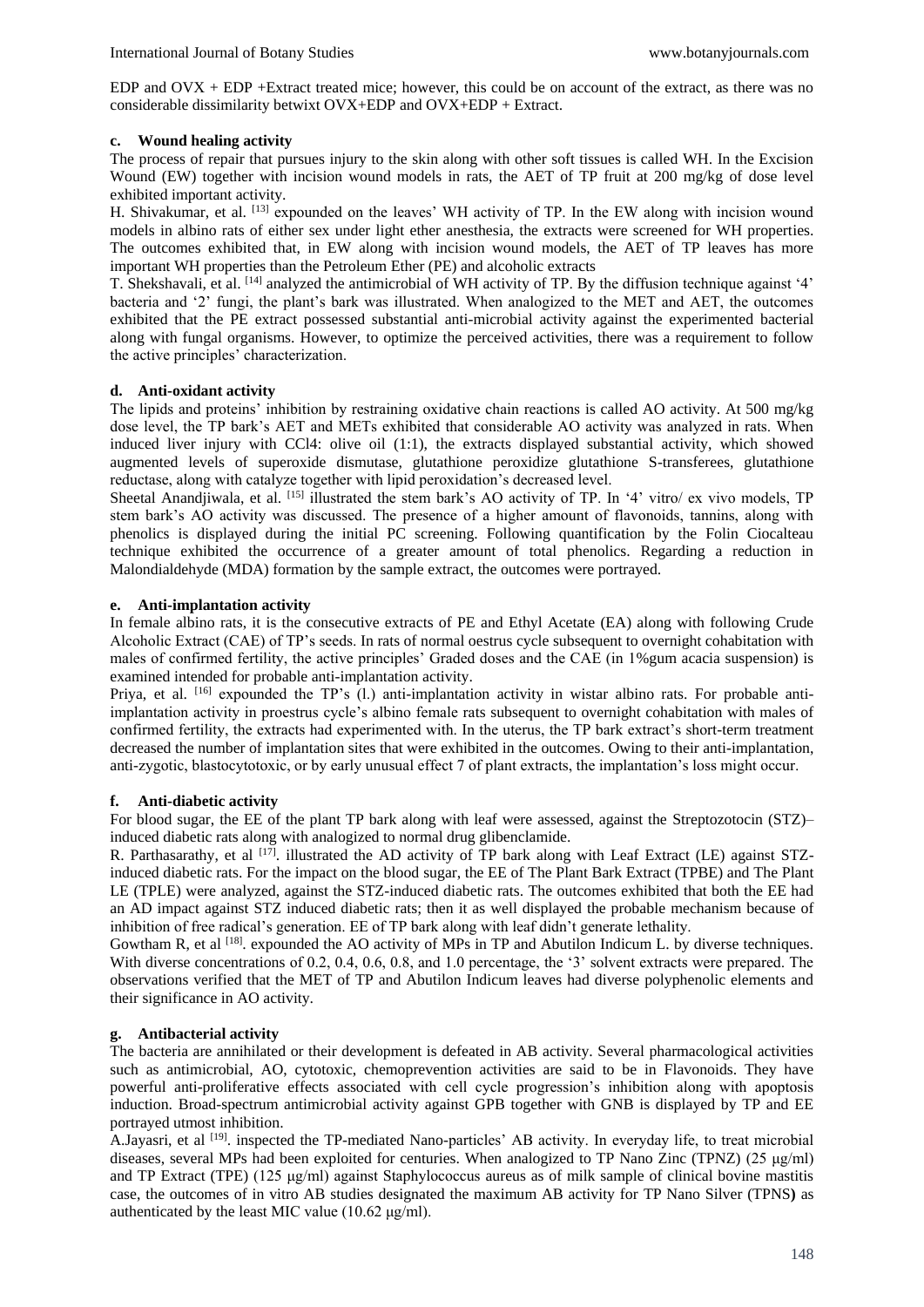#### **h. Anti-ulcer activity**

In the upper gastrointestinal tract, prostaglandins of the misoprostol, enprostil have AU activity. At self-effacing doses, they inhibit gastric acid secretion and offer mucosal protection against noxious agents, encompassing nonsteroidal AI drugs, smoking, chemotherapy, along with alcohol. In the folk medicine of diverse cultures, the TP (L.) is utilized for ulcers' treatment. In the rat model, TP leaves displayed significant AU activity in experimentally induced ulcers by minimizing the gastric secretions, with improving glycoprotein levels.

Sharma Praveen, et al <sup>[20]</sup>. described the pharmacological assessment of TP's bark extract for AU activity in rats. By using acute gastric lesions' models, the AU activity of EE of the TP's bark was estimated. AET of the TP's bark exhibited good AU activity, confirming the folk use of TP preparations and contributing to its pharmacological corroboration. The procedure was again repeated with greater doses if mortality was not noticed.

## **i. Immunomodulatory Activity**

The substances that alter the immune system's response to a threat are called Immunomodulators. The immune deficit's reconstruction like AIDS treatment together with the normal immune responses' suppression is the probable use of immunomodulators in clinical medicine. As a standard IM drug, the MET of TP is provided at doses of 100, 200, along with 400 mg/kg b.w; p.o. Levamisole (50 mg/kg b.w, p.o) are exploited. To these phytoconstituents, the IM activity of plants may be accredited. Santhi Ramalingam, et al  $[21]$  elucidated the IM activity of EA flavonoid extract of TP leaves. One of the most significant body's biological systems is the immune system. When analogized to cell line-induced animals on both treatment periods, the co-administration of TpFf to DLA along with EAC tumor-induced mice revealed a considerable reduction in IL-2 and IFN- γ. Induced by ELA and DLA, the EA extract was established to stimulate immune responses in Balb/c mice.

# **Phytochemical activity of** *Thespesia populnia*

In the healing of diverse health issues, the PCs are the best sources. In the bioactive compounds' recognition present in plants, the preliminary PC screening is a basic step; it may result in finding new environmentally friendly natural chemicals and drugs [10]. The TP plant's common parts utilized for the PC activity are depicted in table 2.

| <b>Part of the Plant Used</b> | <b>Compounds Isolated</b>                |  |  |
|-------------------------------|------------------------------------------|--|--|
|                               | Gossypol,                                |  |  |
|                               | Mansonone D, E, and F                    |  |  |
|                               | Flavonoids TpF-1, TpF-2, sterol TpS      |  |  |
| <b>Bark</b>                   | 8-sesquiterpenoids populene A to H       |  |  |
|                               | 3,6,9-trimethyl-2,3-dihydro-benzo        |  |  |
|                               | Populin, Populneol, Populnatin           |  |  |
|                               | Thespesenone,                            |  |  |
|                               | Stearic acid, Betulin                    |  |  |
| Leaf                          | Quercetin-7-O-rhamnoglucoside            |  |  |
|                               | Lupeol, Leupenone                        |  |  |
| Fruit                         | Herbacetin, Thespesin                    |  |  |
| Flower                        | Kaempterol, Gossipetin, Rutin, Quercetin |  |  |

**Table 2:** Common parts of the TP plant used for phytochemical activity

# **Phytochemical analysis of Thespesia Populnia**

As chemical elements may be therapeutically active or inactive, there is a purpose for PC analysis. For identifying varied groups of naturally happening PCs, numerous PC investigations have been done. In finding the plant's bioactive profile of therapeutic importance, the PC research method is regarded as efficient. D. S. Chumbhale, et al.[22] described the phytopharmaceutics and PC attributes of TP. Diverse parts of the plant namely fruits, flowers, leaves, bark, along with roots have dissimilar pharmacological properties. Preliminary anti-cancer, diuretic, anthelmintic, antidiarrheals, anti-implantation, AD, AO, hepatoprotective, analgesic and AI, wound healing, antimicrobial, memory-improving activity, and in the Alzheimer patients' management were all pointed out in the outcomes. Jayapriya.S, et al. <sup>[23]</sup> illustrated the PC screening of TP leaf along with flower extracts. It was clear that TP leaf along with extracts logged superior therapeutic efficiency, having a majority of PC classes of compounds and the Phyto constituents' presence. The PC screening of TP leaf and flower is explained in table 3.

**Table 3:** Phytochemical screening of TP leaf and flower

| <b>Phyto Chemicals</b> | <b>Leaf Extract</b>                                              |  |                    | <b>Flower Extract</b> |  |
|------------------------|------------------------------------------------------------------|--|--------------------|-----------------------|--|
|                        | <b>Petroleum Ether</b><br>  Methanol   Aqueous   Petroleum Ether |  | Methanol   Aqueous |                       |  |
| Alkaloids              |                                                                  |  |                    |                       |  |
| <b>Tannins</b>         |                                                                  |  |                    |                       |  |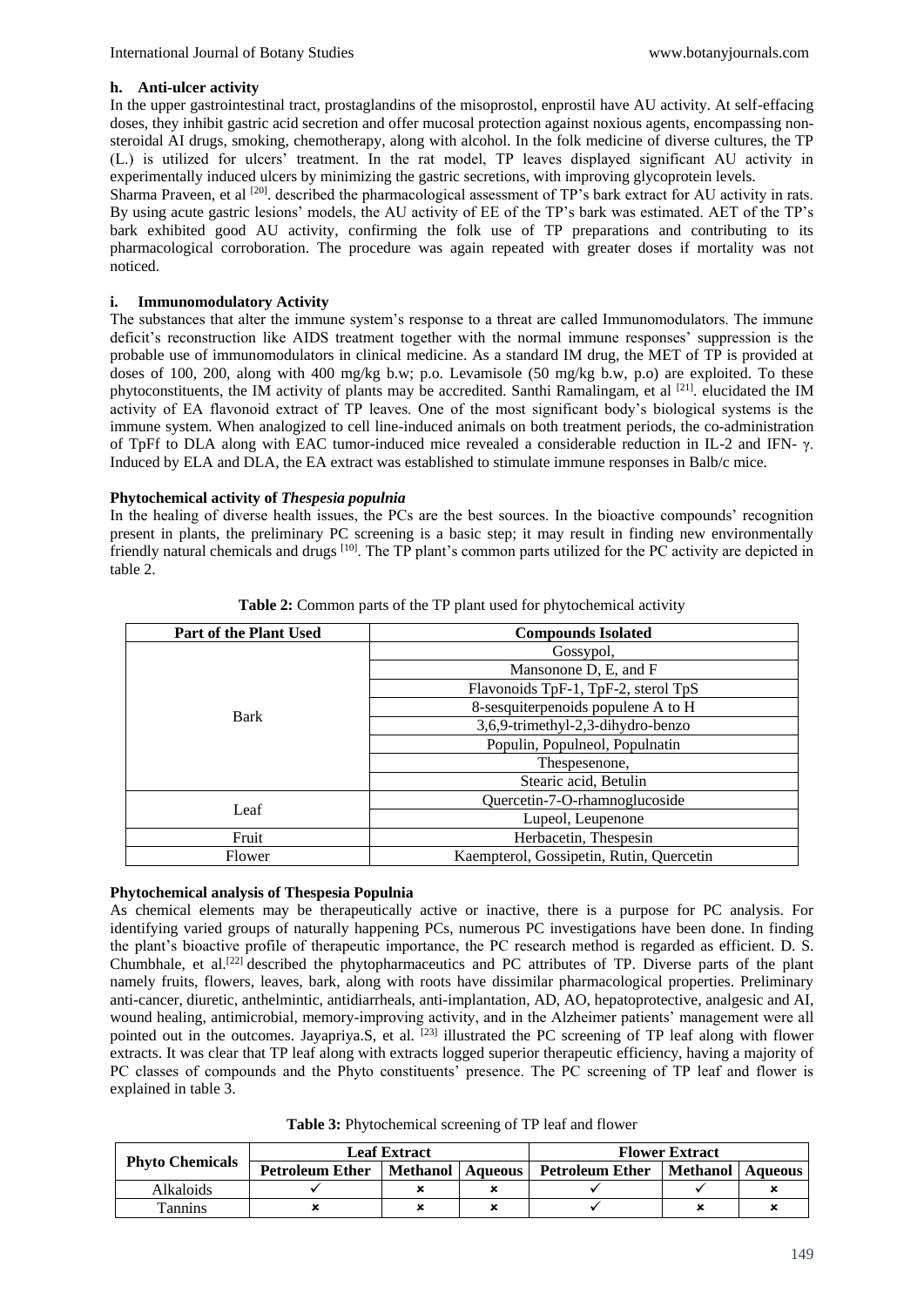| <b>Saponins</b> |  |  |  |
|-----------------|--|--|--|
| Steroids        |  |  |  |
| Terpenoids      |  |  |  |
| Flavonoids      |  |  |  |
| Phenolics       |  |  |  |
| Anthroquinones  |  |  |  |

The presence is denoted by  $\checkmark$  and the absence is denoted by  $\checkmark$  in table 3. In the AET of TP, the flavonoids, phenolic, and saponins are the compounds present. In the AET of TP flower extract, phenolics, flavonoids, and terpenoids are present. But, the other constituents didn't make any clear existence in the PE, MET, and AET of TP. K. Parameswara Rao, et al  $[24]$ . Illustrated the PC screening and AO potential of TP seed extract. The presence of '6' compounds is exhibited by the GC-MS investigation. The existence of diverse elements namely terpenoids, steroids, esters, tannins, acids, etc is displayed by the extracts' PC investigation. By comparing their retention time and peak area, the elements were recognized. It was evinced that the n-butanol extract possessed AO activity, as of the outcomes. Siddharth Shrivastav, et al <sup>[25]</sup>. surveyed the PC assessment of TP bark extracts. In the TP's bark, the existence of proteins, phytosterols, triterpenoids, flavonoids, tannins, glycosides, lipids/fixed oils, and carbohydrates was exhibited by the PC analysis. From the bark powder, '3' compounds TpF-1, TpF-2 along with TpS-2 was isolated. In tables 4 and 5, physical features, the amount of respective dried extract, along with qualitative chemical investigation of TP bark's diverse extracts were presented.

| Table 4: Amount of respective dried extract and physical characteristics of the various extracts of TP bark |  |  |  |
|-------------------------------------------------------------------------------------------------------------|--|--|--|
|-------------------------------------------------------------------------------------------------------------|--|--|--|

| <b>Extracts</b>                    | Drv WT GMS | Color          | Odour          | <b>Consistency</b> |
|------------------------------------|------------|----------------|----------------|--------------------|
| Alcoholic                          | 16.88      | Brownish red   | Characteristic | Granular solid     |
| Ether $(60^{\circ} - 80^{\circ}C)$ | 6.33       | Dull-Yellow    | Characteristic | Granular solid     |
| <b>Butanolic</b>                   | 3.12       | Blackish red   | Characteristic | Lustrous solid     |
| Ethyl acetate                      | 0.15       | Light brown    | Characteristic | Powdery            |
| 95% Alcohol                        | 8.68       | $Orange - red$ | Characteristic | Granular solid     |

For the feasible antipsoriatic activity, successive pet-ether, alcoholic extract, Butanolic (B-nol), EA, Successive Alcoholic Extract (SAE) along with isolated compounds (TpF-1, TpF- 2, and TpS-2, at 50 mg dose) as of TP bark are screened. The qualitative chemical investigation of TP bark's diverse extracts is illustrated in table 5.

|                           | <b>Alcoholic Extract</b> | <b>Successive Extraction</b> |              |    |            |
|---------------------------|--------------------------|------------------------------|--------------|----|------------|
| <b>Phyto Constituents</b> |                          | PE                           | <b>B-NOL</b> | EA | <b>SAE</b> |
| Alkaloids                 |                          | ×                            | ×            | ×  |            |
| Carbohydrates             |                          | $\mathbf x$                  | ×            |    |            |
| Glycosides                |                          | $\mathbf x$                  |              |    |            |
| Flavonoids                |                          |                              |              |    |            |
| Tannins                   |                          | $\mathbf x$                  |              |    |            |
| Proteins & Amino acids    |                          | $\mathbf x$                  | ×            | ×  |            |
| <b>Sterols</b>            |                          |                              |              | ×  |            |
| Triterpenoids             |                          |                              |              | ×  |            |

**Table 5:** Qualitative chemical analysis of various extracts of TP bark

 $PE = PE$  extract (60-80°C), B-nol = B-nol extract, EA = EA extract, SAE = Successive Alcoholic extract, "+" = Present,  $-$  = absent, in the table 5. The existence of proteins, lipids/fixed oils, phytosterols, triterpenoids, flavonoids, tannins, glycosides, and carbohydrates are exhibited by the PC analysis of TP bark extracts.

#### **Results and Discussion**

The In-Vitro AI by HRBC Membrane stabilization technique, DPPH activity of EE of TP's flowers, along with the EE of TP on human erythrocyte is explained in this part. A process in which the integrity of the membranes is stabilized by utilizing AI drugs is termed Membrane stabilization. Lysosomal membrane lysis occurs amid inflammation, which leads to the enzymes' release that gives rise to numerous disorders like cardiovascular diseases along with cancer. The effect of EE of TP on human erythrocyte haemolysis is described in table 6.

| Table 6: Effect of EE of TP on human erythrocyte haemolysis |  |
|-------------------------------------------------------------|--|
|-------------------------------------------------------------|--|

| Concentration $(\mu g/ml)$ | % Inhibition |
|----------------------------|--------------|
| ารก                        | າເ           |
|                            |              |
| 1000                       |              |
|                            |              |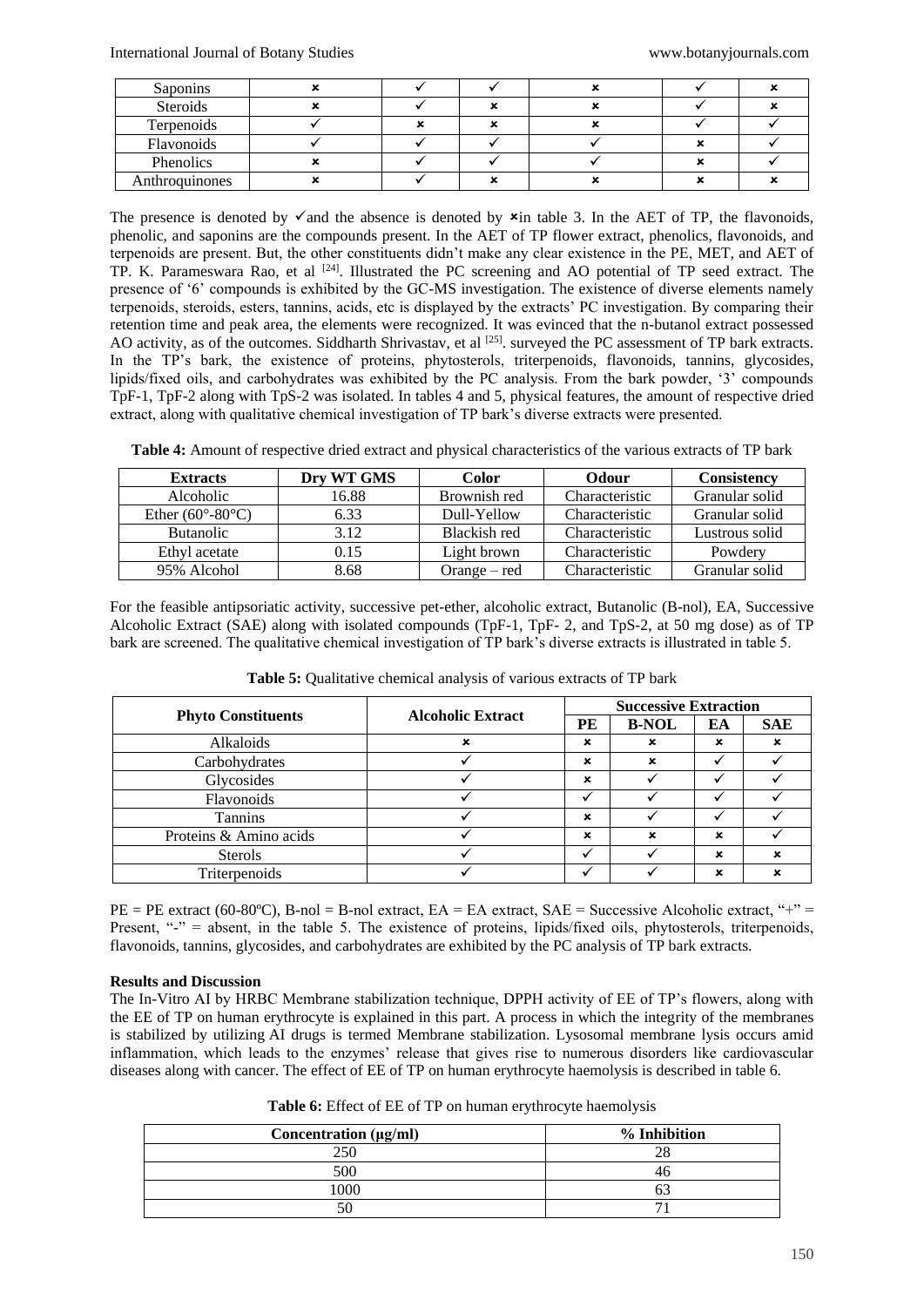#### International Journal of Botany Studies [www.botanyjournals.com](http://www.botanyjournals.com/)

At 560 nm, employing UV analysis, the hemoglobin content in the solution was evaluated. By assuming heamolysis generated in the presence of distilled water as 100%, the percentage heamolysis was computed. With the aid of the subsequent equation, the HRBC membrane stabilizations' percentage generated was calculated.

Percentage inhibition of haemolysis = 100×OD1-OD2/OD1 (1)

The absorbances of diclofenac sodium and EE of TP are indicated as OD1 and OD2. 250 μg/ml**,** 500 μg/ml, 1000 μg/ml along with 50 μg/ml were the 4 concentrations regarded [26]. The pictorial depiction of EE of TP on human erythrocyte haemolysis is displayed in figure 3.



**Fig 3:** Graphical representation of EE of TP on human erythrocyte haemolysis

The concentration of  $50\mu g/ml$  exhibited a superior effect (71%) of EE of TP when analogized to other concentrations (250,500 and 1000). The lesser effect of EE of TP is produced by the 250 μg/ml of concentration. Good in-vitro AO along with in-vitro AI activities are also possessed by TP, which are owing to the phenolic compounds' existence namely flavonoids and tannins that would have played a vital function in evincing the biological activity. The AO values by the nitric oxide technique are evinced in table 7.

| <b>Concentration</b> | % Inhibition for test Drug | % Inhibition for standard drug |
|----------------------|----------------------------|--------------------------------|
| 31.25                | 21.94                      | 64.94                          |
| 62.5                 | 25.78                      | 67.97                          |
| 125                  | 37.21                      | 71.99                          |
| 250                  | 47.99                      | 77.05                          |
| 500                  | 53.63                      | 84.22                          |
| 1000                 | 65.69                      | 88.58                          |

**Table 7:** Antioxidant values by nitric oxide method

The procedure contains the oxidation of nitric oxide to nitrite by alkaline permanganate solution.

After adding alkaline arsenite solution to precipitate the permanganate as insoluble manganese dioxide, the Nitrite is quantitatively recovered. In both instances, for both EE and standard drugs, as the concentration increases, % of scavenging activity also increases. The pictorial representation of In-Vitro AI by HRBC Membrane stabilization technique is evinced in figure 4.



**Fig 4:** Graphical representation of *In-Vitro* Anti-inflammatory by HRBC Membrane stabilization method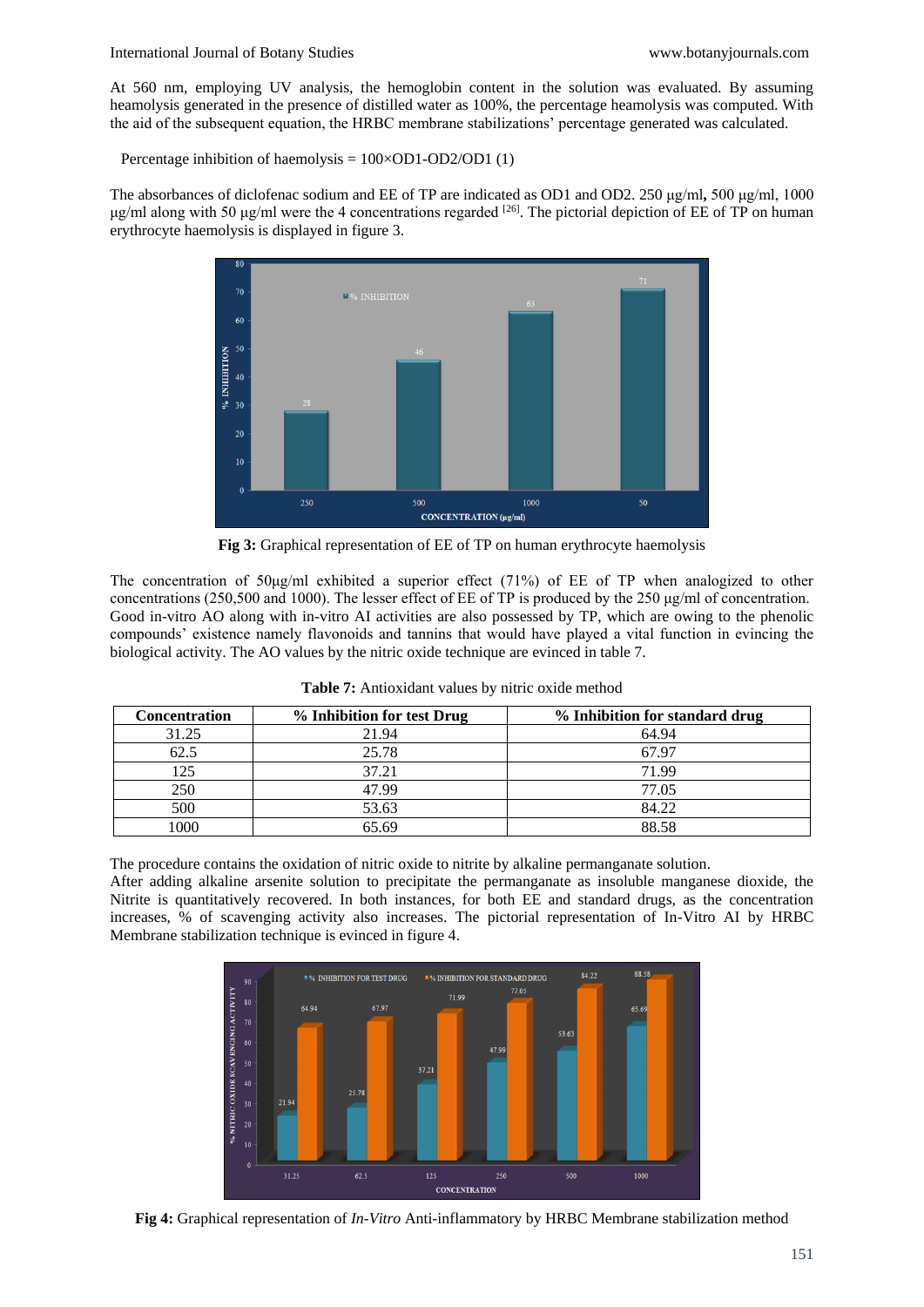For all the concentrations of 31.25, 62.5, 125, 250, 500, and 1000, the percentage of inhibition for standard drugs evinced greater (64.94, 67.97, 71.99, 77.05, 84.22, and 88.58). However, in all the concentrations, the percentage inhibition for test drugs is less.

When analogized to the standard drug (ascorbic acid), AO activity by nitric oxide technique asserts that EE of TP evinces good AO activity.

Besides this, DPPH activity was carried out. When the DPPH free radical reacts with hydrogen donors, it is decreased to corresponding hydrazine. The color of the DPPH radical is purple; then upon reaction with hydrogen donor, it changes to yellow color. It is a decoloration assay, which is estimated by the AO's addition to a DPPH solution in ethanol. The DPPH assay activity of EE of flowers of TP is evinced in table 8.

| Table 8: DPPH assay activity of EE of flowers of TP |  |  |  |  |
|-----------------------------------------------------|--|--|--|--|
|-----------------------------------------------------|--|--|--|--|

| Concentration $(\mu g/ml)$ | % Cytotoxicity |
|----------------------------|----------------|
| 1000                       | 85.49          |
| 500                        | 72.13          |
| 25                         | 54.75          |
| 31.25                      | 45 17          |

There were a few concentrations like 1000, 500, 125, and 31.25 respectively, in the DPPH assay activity of EE of TP. A strong AO activity was evinced by total AO and ABTS. The AI activity was exhibited by the HRBC membrane stabilization, inhibition of albumin denaturation  $[27]$ . The pictorial depiction of the DPPH assay activity of EE of TP's flowers is displayed in figure 5.



**Fig 5:** Graphical representation of DPPH assay activity of EE of flowers of TP

When analogized to the other concentrations 500, 125, and 31.25, the percentage of cytotoxicity is higher (85.49) in the concentration of 1000 μg/ml. A sturdy connection betwixt the AI and AO activities of TP flowers is expressed by the analyses.

## **Conclusion**

To append further information about this precious plant, the researchers' major focus on the pharmacological potentials of TP was very useful. Besides this, centered on their uses, there are still some choices to examine the unexplored potential of plants. Several chemical constituents present in the plant are accountable for the assorted pharmacological and medicinal properties. The presence of the diverse constituents embracing acids, steroids, tannins, terpenoids, esters, etc is evinced by the PC analysis of the extracts. Hence, TP, the pharmacological activity of TP, and PC of TP had been illustrated in this work. Examination of In-Vitro AI by HRBC Membrane stabilization technique, EE of TP on human erythrocyte, and DPPH activity of EE of flowers of TP are done. To corroborate the tradition, the active constituent required to be isolated and should be regarded for further in-vivo or in-vitro investigation.

## **References**

1. Sandhya B, Thomas S, Isabel W and Shenbagarathai R**, "**Ethnomedicinal plants used by the valaiyan community of piranmalai hills (reserved forest), tamilnadu, india. -a pilot study", African Journal of Traditional Complementary and Alternative Medicines,2006:3(1):101-114.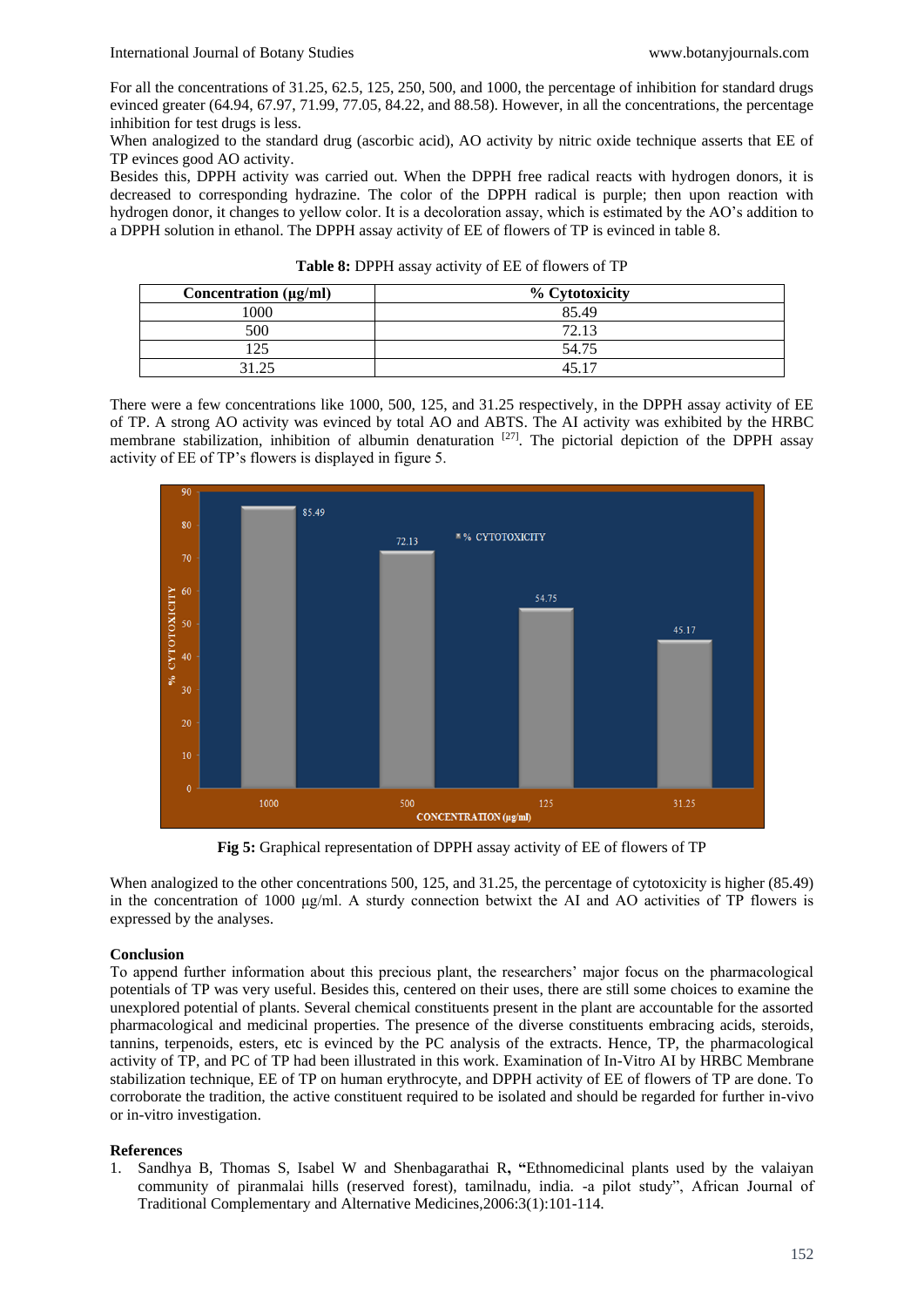- 2. Wim Giesen, Stephan Wulffraat, Max Zieren, Liesbeth Scholten. "Mangrove guidebook for southeast asia", FAO, 1st Edition, 2007, ISBN: 974-7946-85-8.
- 3. Mohini A Phanse, Manohar J Patil, Konde Abbulu "Synthesis, characterization and evaluation of the suppression of insulin resistance in Type-II diabetes mellitus animals by treatment with metal complex", Saudi Journal of Biological Sciences,2016:23(3):420-425.
- 4. Lancine Traore, Yves-Alain Bekro, Jean-Luc Pirat, Janat Akhanovna Mamyrbeva-Bekro. "Study of crude extracts from cassia sieberiana root bark and khaya grandifoliola trunk bark phytochemical screening, quantitative analysis and radical scavenging activity", International Journal of Current Pharmaceutical Research,2015:7(3):22-26.
- 5. Mohini A Phanse, Manohar J Patil, Konde Abbulu. "Review on pharmacological studies of thespesia populnea LINN", International Journal of Pharmacy and Pharmaceutical Sciences,2013:5(3):1-5.
- 6. Jan Alexander, Diane Benford, Andrew Cockburn, Jean-Pierre Cravedi, Eugenia Dogliotti, Alessandro Di Domenico, Maria Luisa Fernandez-Cruz et. al, "Scientific opinion of the panel on contaminants in the food chain", EFSA Journal,2008:908:1-55.
- 7. Ganga Rao B, Umamaheswara Rao P, Sambasiva Rao E, Mallikarjuna Rao T, Praneeth VSD. "Studies on phytochemical constituents, quantification of total phenolic, alkaloid content and in-vitro anti-oxidant activity of thespesia populnea seeds", Free Radicals and Antioxidants,2016:1(4):56-61.
- 8. Kathirselvam M, Kumaravel A, Arthanarieswaran VP, Saravanakumar SS. "Assessment of cellulose in bark fibers of thespesia populnea influence of stem maturity on fiber characterization", Carbohydrate Polymers,2019:212:439-44.
- 9. Kathirselvam M, Kumaravel A, Arthanarieswaran VP, Saravanakumar SS. "Characterization of cellulose fibers in thespesia populnea barks influence of alkali treatment", Carbohydrate Polymers,2019:217:178-189.
- 10. Battu Ganga Rao, Jeevitha K, Devarakonda Ramadevi and Heera Battu, "Review of literature phyto pharmacological studies on thespesia populnea", Journal of Global Trends in Pharmaceutical Sciences,2018:9(1):47-87-4792.
- 11. Ilavarasan Raju, Vasudevan Mani, Sockalingam Anbazhagan, Subramanin Venkataraman. "Hepatoprotective Activity of Thespesia Populnea Bark Extracts against carbon tetrachloride induced liver toxicity in rats", Natural Product Sciences,2003:9(2):83-86.
- 12. Chandru G, Kaliyamoorthy Jayakumar. "Anti-steroidogenic effect of thespesia populnea (L.) Sol. ex Correa. in Female Mice", World Scientific News,2016:55:263-273.
- 13. Shivakumar H, Prakash T, Nagendra Rao R, Jayakumar Swamy BHM, Nagappa AN. "Wound healing activity of the leaves of thespesia populnea", Journal of Natural Remedies,2007:7(1):120-124.
- 14. Shekshavali T, Shivakumar Hugar. "Antimicrobial activity of thespesia populnea scland. ex correa bark extracts", Indian Journal of Natural Products and Resources,2012:3(1):128-130.
- 15. Sheetal Anandjiwala, Milind S Bagul, Srinivasa H, Jyoti Kalola, Rajani M. "Antioxidant activity of stem bark of thespesia populnea soland ex corr", Journal of Natural Remedies,2007:7(1):135-141.
- 16. Priya G, Saravanan K. "Evaluation of anti-implantation activity of thespesia populnea (L.) in wistar albino rats (Rattus Norvegicus)",2020:11(12):6161-6165.
- 17. Parthasarathy R, Ilavarasan R and Karrunakaran C. M, "Antidiabetic activity of thespesia populnea bark and leaf extract against streptozotocin induced diabetic rats", International Journal of PharmTech Research, vol. 1, no. 4,2009, 1069-1072.
- 18. Gowtham R, Umamaheswari G, Bavani S, Ambikapathy V. "Antioxidant activity of medicinal plants in thespesia populnea L and Abutilon indicum L. by various methods", Journal of Emerging Technologies and Innovative Research (JETIR),2019:6(5):556-564.
- 19. Jayasri A, Eswara Prasad P, Padmaja K, Kala Kumar BDP, Gnanaprakash M, Kavitha K. "Antibacterial activity of thespesia populnea mediated nanoparticles", International Journal of Current Microbiology and Applied Sciences,2021:10(2):913-918.
- 20. Sharma Praveen, Vidyasagar Gali, Bhandari Anil, Jain Sachin and Singh Sunder, "Pharmacological evaluation of bark extract of thespesia populnea for antiulcer activity in rats", Inventi Rapid Ethnopharmacology,2013:4:1-4.
- 21. Santhi Ramalingam, Annapurani S. "Immunomodulatory activity of ethyl acetate flavonoid extract of thespesia populnea leaves in Balb/C Mice", Madras Agricultural Journal, 2020, Doi: 10.29321/MAJ.S.000439.
- 22. Chumbhale DS, Pawase AA, Chaudhari SR, Upasani CD. "Phytochemical, pharmacological and phytopharmaceutics aspects of thespesia populnea (linn.) Soland A review", Inventi Rapid Ethnopharmacology, 1(2), 1-5.
- 23. Jayapriya S, Bagyalakshmi G. "Phytochemical screening of thespecia populanea leaf and flower extracts", International Journal of Innovative Research in Science, Engineering and Technology,2016:5(3):3445-3450.
- 24. Parameswara Rao K, "Phytochemical screening and antioxidant potential of thespesia populnea (l.) seed extract", Der Pharmacia Lettre,2019:8(12):200-207.
- 25. Siddharth Shrivastav, Rakesh K Sindhu, Sanjeev Kumar, Pradeep Kumar. "Anti-psoriatic and phytochemical evaluation of thespesia populnea bark extracts", International Journal of Pharmacy and Pharmaceutical Sciences,2009:1(1):176-185.